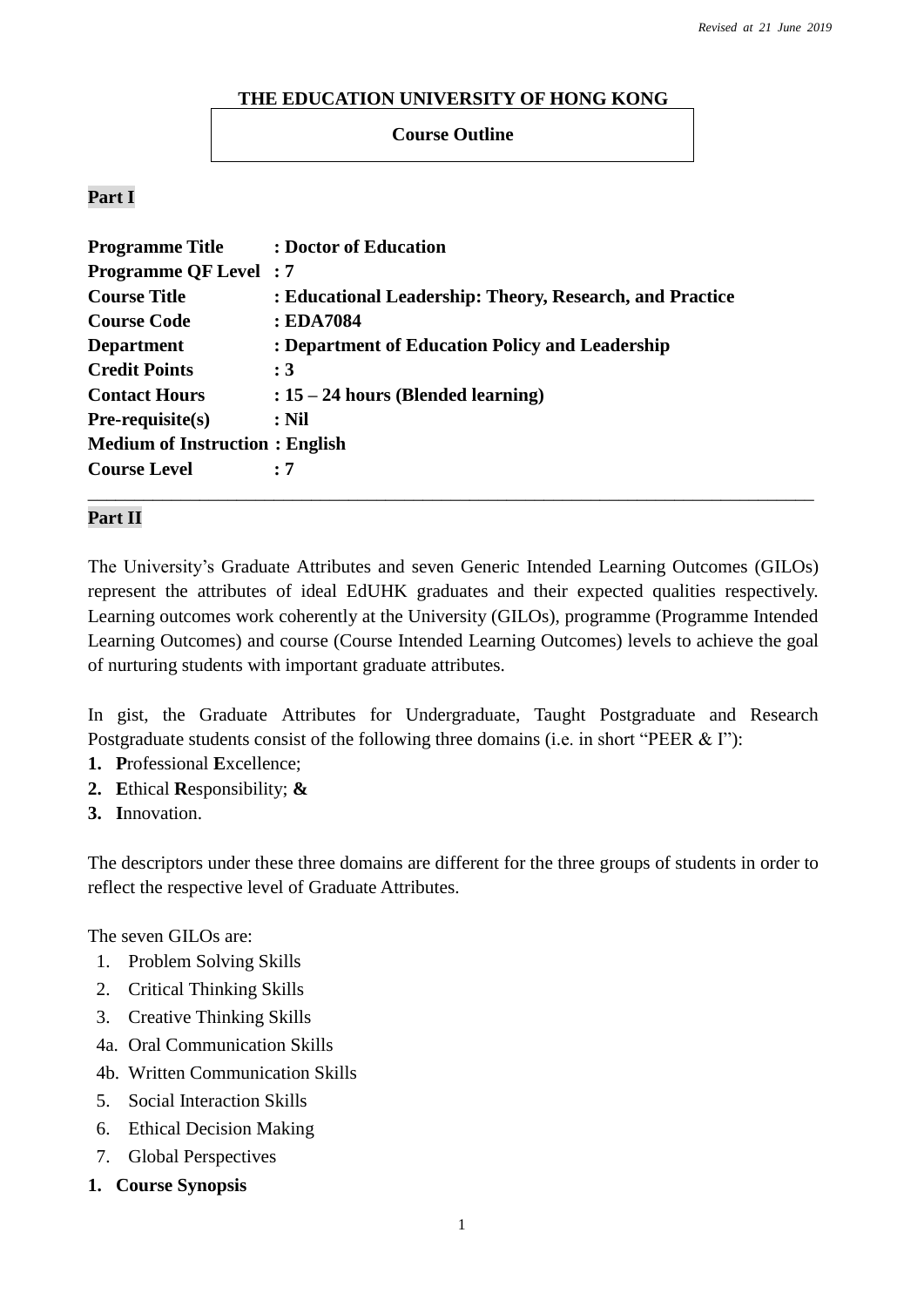This course is to help experienced professionals to gain high levels of practical as well as theoretical understanding of educational leadership research. This course explores underlying theories, impactful research and core practices in the field of educational leadership. This course is organized under the dominant categories of who, what, and how of educational leadership. Specifically, the question 'who' concerns the different levels of leaders in the education sector; 'what' explores the major leadership styles prevalent at different historical stages and 'how' refers to the core leadership practices. Participants will be guided to employ an analytical and critical perspectives to understand prevalent approaches used in educational leadership research. This course will better equip participants with advanced skills and knowledge necessary for evaluating as well as conducting theoretical inquiry and research in the area of educational leadership.

### **2. Course Intended Learning Outcomes** (CILOs)

*Upon completion of this course, students will be able to:*

- CILO1 Describe prevalent approaches used in educational leadership research.
- CILO2 Configure key educational leadership frameworks in terms of who, what, and how.
- CILO3 Relate methodological foundations with educational leadership research.
- CILO4 Formulate their own research proposals into relevant educational leadership and management issues.

| <b>Course Content</b>                                                                                                                                                                                                                                                                               | <b>CILOs</b>          | <b>Suggested Teaching &amp;</b><br><b>Learning Activities</b>                 |
|-----------------------------------------------------------------------------------------------------------------------------------------------------------------------------------------------------------------------------------------------------------------------------------------------------|-----------------------|-------------------------------------------------------------------------------|
| Who are educational leaders and related theoretical<br>angles<br>School principals (principal leadership)<br>Middle-level leaders (e.g., middle-level<br>٠<br>leadership, team leadership<br>Teacher leaders (teacher leadership)<br>٠<br>Others (superintendence, cross-school<br>٠<br>leadership) | CLLO <sub>1,2</sub>   | Lecture, readings, case<br>study, individual<br>critique, group<br>discussion |
| What are major leadership styles<br>Instructional and learning-centred leadership<br>Transactional and transformational leadership<br>$\bullet$<br>Distributed and shared leadershipStrategic<br>٠<br>leadership                                                                                    | CILO <sub>1,2,3</sub> | Individual critique, class<br>presentation, video, case<br>study              |
| <b>How</b> to enact leadership practices:<br>Setting directions<br>٠<br>Developing teachers<br>Managing instruction and curriculum<br>Redesigning organization                                                                                                                                      | CILO <sub>1,2,3</sub> | Lecture, readings, case<br>study, individual<br>critique, group<br>discussion |

# **3. Content, CILOs and Teaching & Learning Activities**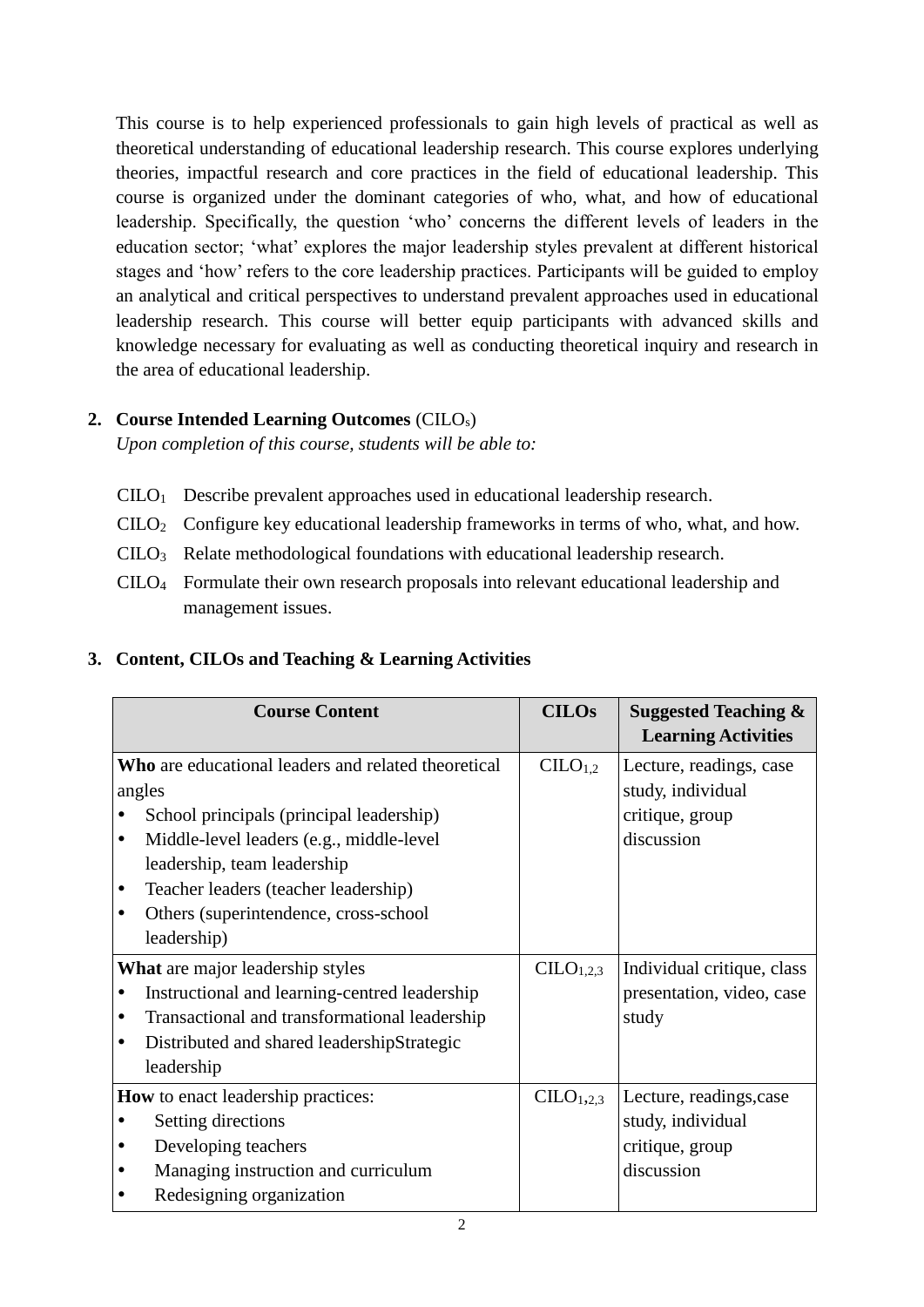| Leading schools in a change context        | $CLLO1,2,3,4$ [Lecture, readings, |
|--------------------------------------------|-----------------------------------|
| The intercultural and increasingly complex | individual critique,              |
| context                                    | group discussion                  |
| 'Who', 'what' and 'how': Future trends     |                                   |

#### **4. Assessment**

| <b>Assessment Tasks</b>                                      | Weighting $(\% )$ | <b>CILOs</b>                        |
|--------------------------------------------------------------|-------------------|-------------------------------------|
| <b>Individual Presentation of an Educational Leadership</b>  | 20                | CILO <sub>1,2,3,4</sub>             |
| <b>Study</b>                                                 |                   |                                     |
| Class participants each pick a topic of interest and present |                   |                                     |
| an empirical research article on educational leadership in a |                   |                                     |
| critical fashion                                             |                   |                                     |
| <b>Meeting Observation Notes</b>                             | 30                | CILO <sub>1,2,3,4</sub>             |
| Observe a no less than 30 minutes school management          |                   |                                     |
| meeting, apply the concepts and frameworks in educational    |                   |                                     |
| leadership research, and write up a 1000-word observation    |                   |                                     |
| notes.                                                       |                   |                                     |
| <b>A Conceptual Paper</b>                                    | 50                | C <sub>L</sub> O <sub>1,2,3,4</sub> |
| Select a focus of interest from the observation notes, write |                   |                                     |
| a 3000- word conceptual paper. The paper should include      |                   |                                     |
| methodological, epistemological and rationality analyses of  |                   |                                     |
| theory and research on a key concept in educational          |                   |                                     |
| leadership.                                                  |                   |                                     |
|                                                              |                   |                                     |

### **5. Required Text(s)**

**Nil**

### **6. Recommended Readings**

Avolio, B. J., Reichard, R.J., Hannah, S.T., Walumba, F.O., & Chan, A, (2009). A meta-analytic review of leadership impact research: Experimental and quasi-experimental studies. *Leadership Quarterly, 20*(5), 764-784.

Boote, D.N. & Beile, P. (2005). Scholars before researchers: On the centrality of the dissertation literature review in research preparation. *Educational Researcher, 34*(6), 3-15. Cheng, Y. C., & Walker, A. (2008). When reform hits reality: The bottleneck effect in Hong Kong primary schools. *School Leadership and Management*, *28*(5), 505-521.

Creswell, J. W. (2014). *Research Design: Qualitative, Quantitative, and Mixed Methods Approaches (4th ed.)*. Sage publications.

DeChurch, L. A., Hiller, N. J., Murase, T., Doty, D., & Salas, E. (2010). Leadership across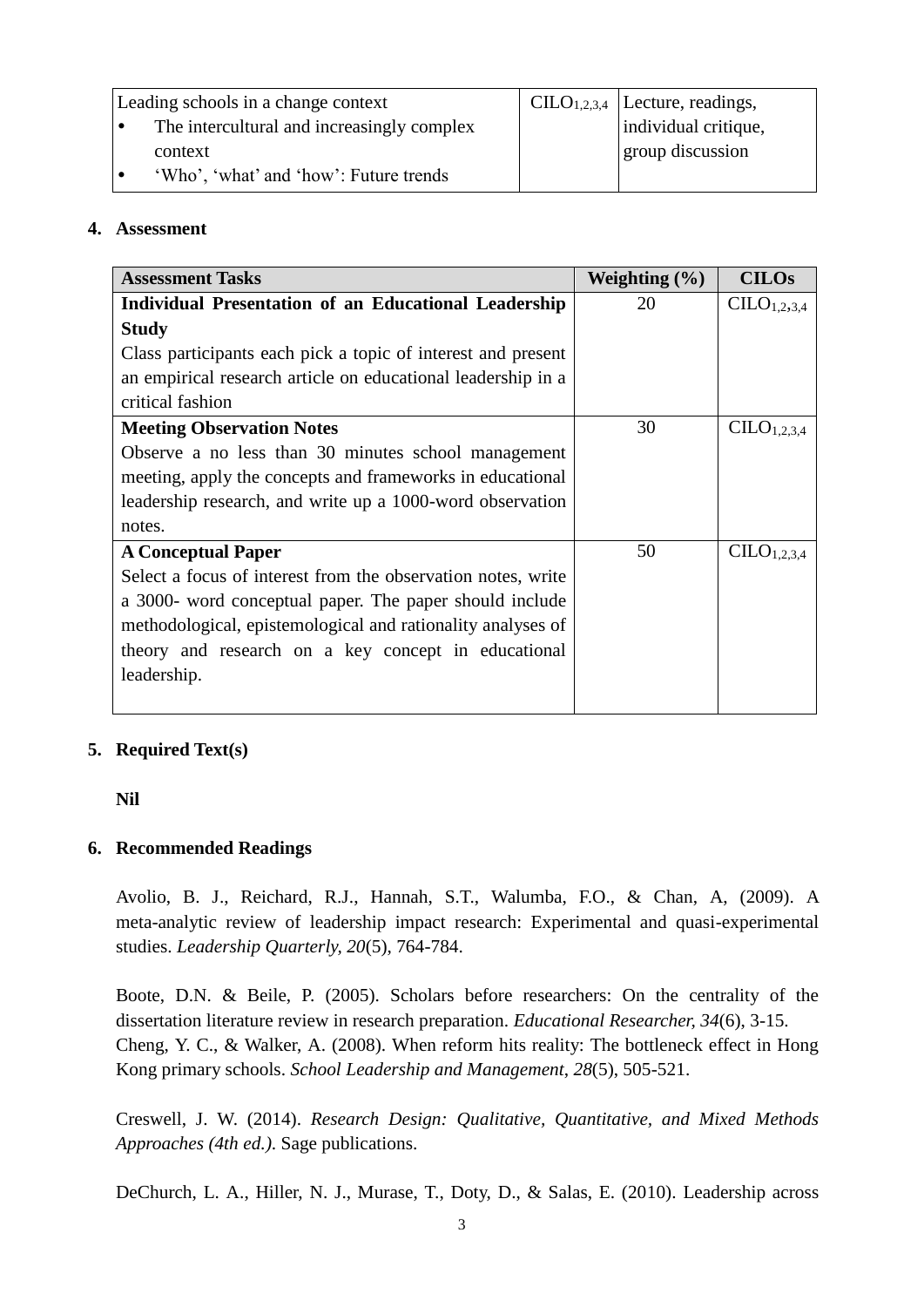levels: Levels of leaders and their levels of impact. *Leadership Quarterly, 21*(6), 1069-1085.

Dimmock, C., & Walker, A. (2000). Developing comparative and international educational leadership and management: A cross-cultural model. *School Leadership & Management*, *20*(2), 143-160.

Guo, W., Lu, J., & Qian, H. (2018). Principal Instructional Leadership: Chinese PIMRS Development and Validation. *Chinese Education & Society, 51*(5), 337-358.

Guo, W., & Lu, J. (2018). Assessing Instructional Leadership from Two Mindsets in China: Power Distance as a Moderator. *Educational Assessment, Evaluation and Accountability, 30*(4), 433-455.

Heck, R. H., Larson, T., & Marcoulides, G. (1990). Instructional Leadership and School Achievement: Validation of a Causal Model. *Educational Administration Quarterly,* 26, 94-125

Hallinger, P. (2011). A review of three decades of doctoral studies using the Principal Instructional Management Rating Scale: A lens on methodological progress in educational leadership. *Educational Administration Quarterly*, 47(2), 271-306.

Hallinger, P., & Heck, R. H. (1996). Reassessing the Principal's Role in School Effectiveness: A Review of Empirical Research, 1980-1995. *Educational Administration Quarterly, 32*(1), 5-44.

Hallinger, P. & Heck, R. H. (1998). Exploring the principal's contribution to school effectiveness: 1980-1995). School Effectiveness and School Improvement, 9(2), 157-191.

Hallinger, P. (2013). Reviewing Reviews of Research in Educational Leadership: An empirical assessment. *Educational Administration Quarterly*. Published online before print October 23, 2013, doi: 10.1177/0013161X13506594

Hart, C. (1998). *Doing a literature review: releasing the social science research imagination*, Sage, London.

Leithwood, K., & Mascall, B. (2008). Collective Leadership Effects on Student Achievement. *Educational Administration Quarterly, 44, 529-561.*

Leithwood, K., & Sun, J. (2012). The nature and effects of transformational school leadership: A meta-analytic review of unpublished research. *Educational Administration Quarterly, 48*(3), 387-423.

Lu, J., & Hallinger, P. (2018). A mirroring process: from school management team cooperation to teacher collaboration. *Leadership and Policy in Schools. 17*(2), 238-263. Lu, J., Jiang, X., Yu, H., & Li, D. (2015). Building collaborative structures for teachers' autonomy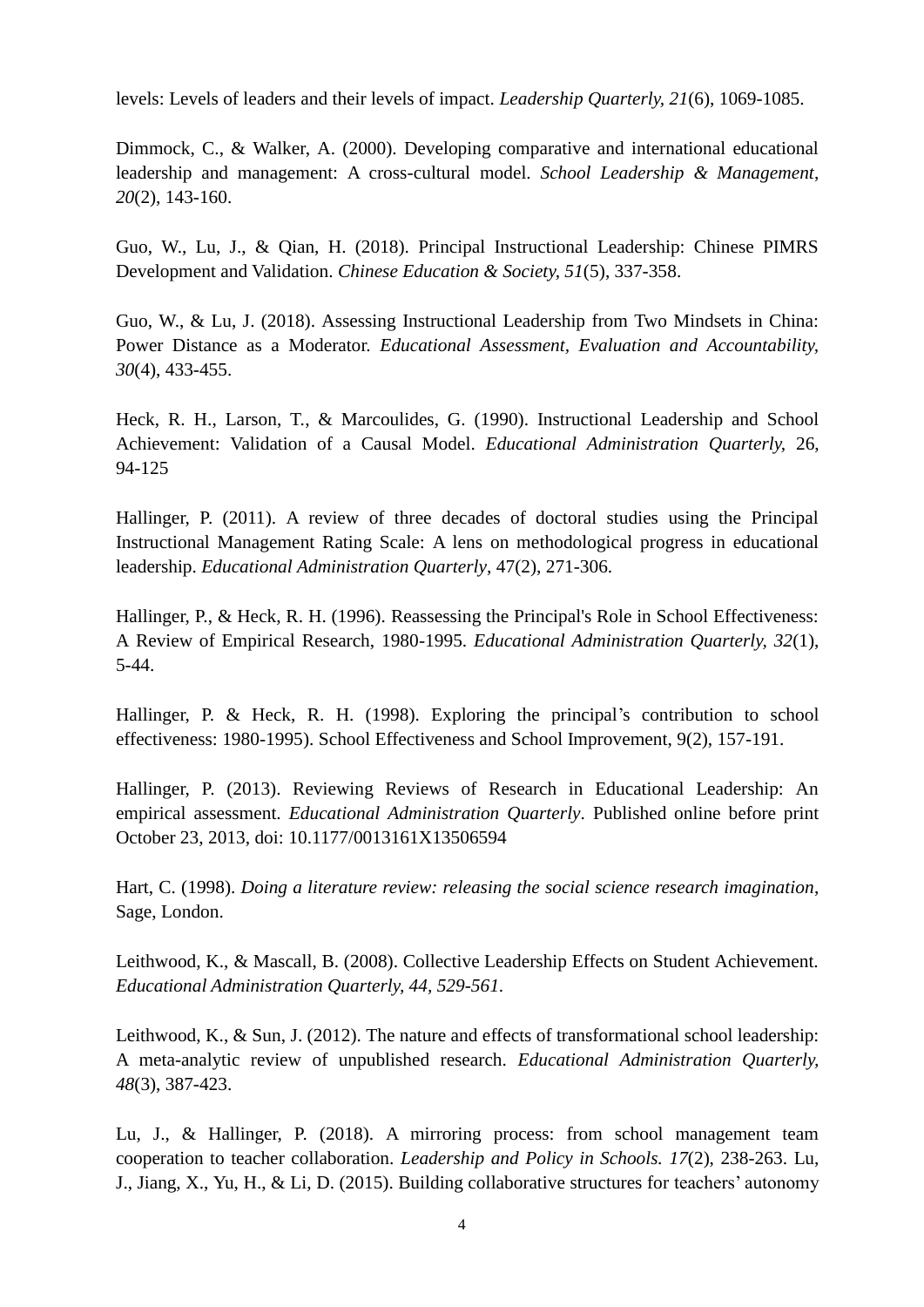and self-efficacy: the mediating role of participative management and learning culture. *School Effectiveness and School Improvement, 26*(2), 240-257.

Marks, H.M., & Printy, S. M. (2003). Principal Leadership and School Performance: An Integration of Transformational and Instructional Approaches. *Educational Administration Quarterly, 39*(3), 370-397.

Morgan, D. L. (2007). Paradigms lost and pragmatism regained methodological implications of combining qualitative and quantitative methods. *Journal of mixed methods research*, *1*(1), 48-76.

Podsakoff, P., MacKenzie, S., Lee, J., & Podsakoff, N. (2003). Common method biases in behavioral research: A critical review of the literature and recommended remedies. *Journal of Applied Psychology, 88*(5), 879-903.

Qian, H., & Walker, A. (2011). Leadership for learning in China: The political and policy context. In *International handbook of leadership for learning* (pp. 209-223). Springer Netherlands.

Qian, H., Walker, A., & Li, X. (2017). The west wind vs the east wind: instructional leadership model in China. *Journal of Educational Administration*, *55*(2), 186-206.

Qian, H, Walker, A., & Yang, X. (2017). Building and leading a learning culture among teachers: A case study of a Shanghai primary school. *Educational Management, Administration & Leadership, 45(1)*, 101-122.

Robinson, V., Lloyd, C., & Rowe, K. (2008). The impact of leadership on student outcomes: an analysis of the differential effects of leadership types. *Educational Administration Quarterly, 44* (5), 635-674.

Somech, A., & Bogler, R. (2002). Antecedents and Consequences of Teacher Organizational and Professional Commitment. *Educational Administration Quarterly, 38*, 555-577.

Somech, A., & Wenderow, M. (2006). The impact of participative and directive leadership on teachers' performance: the intervening effects of job structuring, decision domain, and leader-member exchange. *Educational Administrative Quarterly, 42*(5), 746-772.

Barnes, C.A., Camburn, E., Sanders, B.R. & Sebastian, J. (2010). Developing instructional leaders: using mixed methods to explore the black box of planned change in principals' professional practice. *Educational Administration Quarterly, 46*(2), 241-279.

Spillane, J. P., & Hunt, B. (2010). Days of their lives: A mixed-methods, descriptive analysis of the men and women at work in the principal's office. *Journal of Curriculum Studies, 42*(3), 293–331.

Spillane, J. P., Pareja, A. S., Dorner, L., Barnes, C., May, H., Huff, J., & Camburn, E. (2010). Mixing methods in randomized controlled trials (RCTs): Validation, contextualization,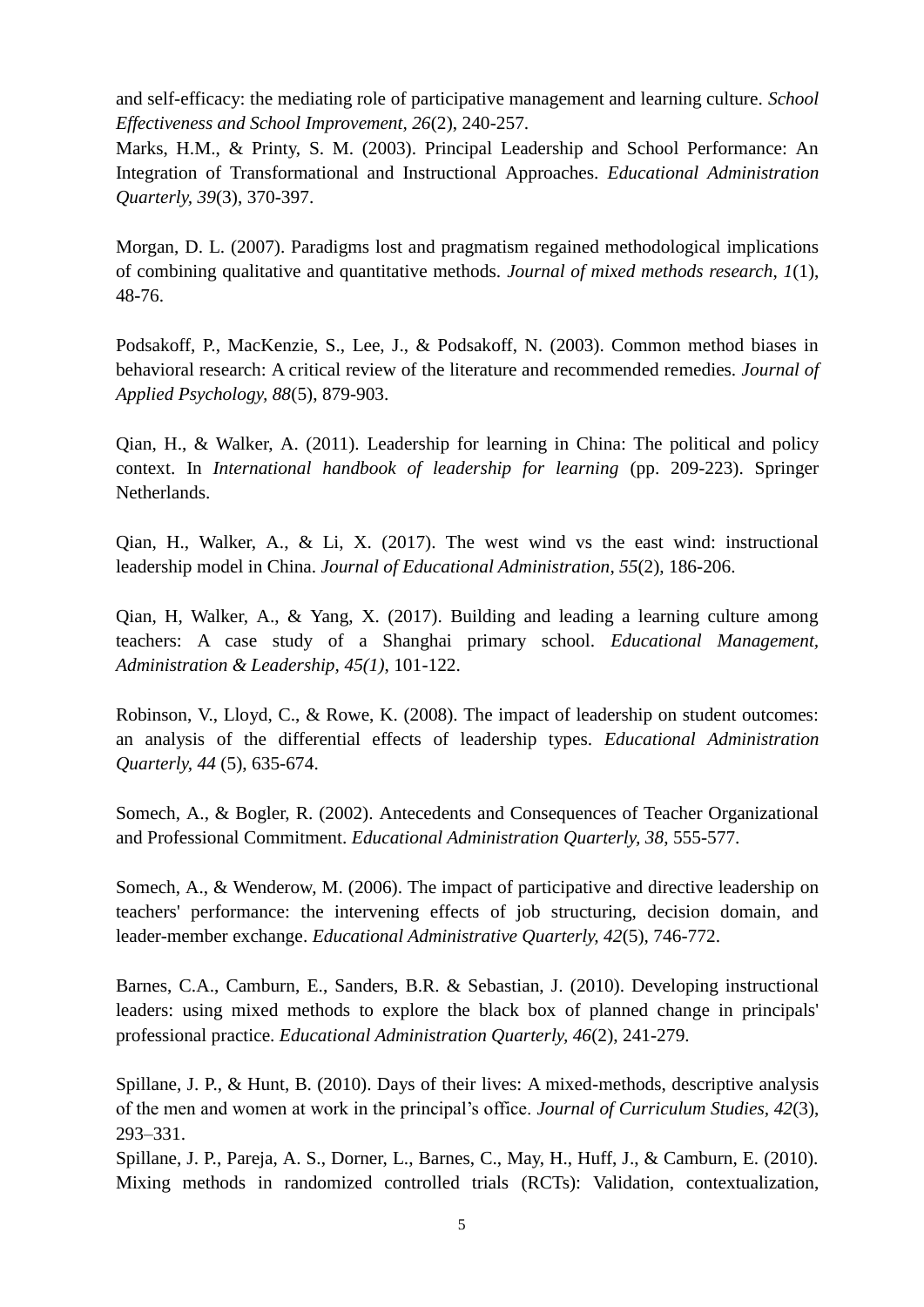triangulation, and control. *Educational Assessment, Evaluation and Accountability*, *22*(1), 5-28.

Walker, A., & Dimmock, C. (2000). Mapping the way ahead: leading educational leadership into the globalised world. *School Leadership & Management*, *20*(2), 227-233.

Walker, A., Hu, R., & Qian, H. (2012). Principal leadership in China: An initial review. *School Effectiveness and School Improvement*, *23*(4), 369-399.

Walker, A., & Qian, H. (2015). Review of research on school principal leadership in mainland China, 1998-2013: Continuity and change. *Journal of Educational Administration*, *53*(4), 467-491.

### **7. Related Web Resources**

**Nil**

## **8. Related Journals**

## *Educational Journals*

**Core** Education Administration Quarterly (EAQ) Journal of Educational Administration (JEA) Educational Management Administration & Leadership (EMAL) International Journal of Leadership in Education (IJLE) International Journal of Educational Management (IJEM) Leadership and Policy in Schools (LPS) School Leadership and Management (SLAM) School Effectiveness and School Improvement (SESI)

### *Organizational Journals*

Academy of Management Journal Administrative Science Quarterly Journal of Applied Psychology Leadership Quarterly

### **9. Academic Honesty**

The University adopts a zero tolerance policy to plagiarism. For the University's policy on plagiarism, please refer to the *Policy on Academic Honesty, Responsibility and Integrity with Specific Reference to the Avoidance of Plagiarism by Students*  [\(https://www.eduhk.hk/re/modules/downloads/visit.php?cid=9&lid=89\)](https://www.eduhk.hk/re/modules/downloads/visit.php?cid=9&lid=89). Students should familiarize themselves with the Policy.

# **10. Others**